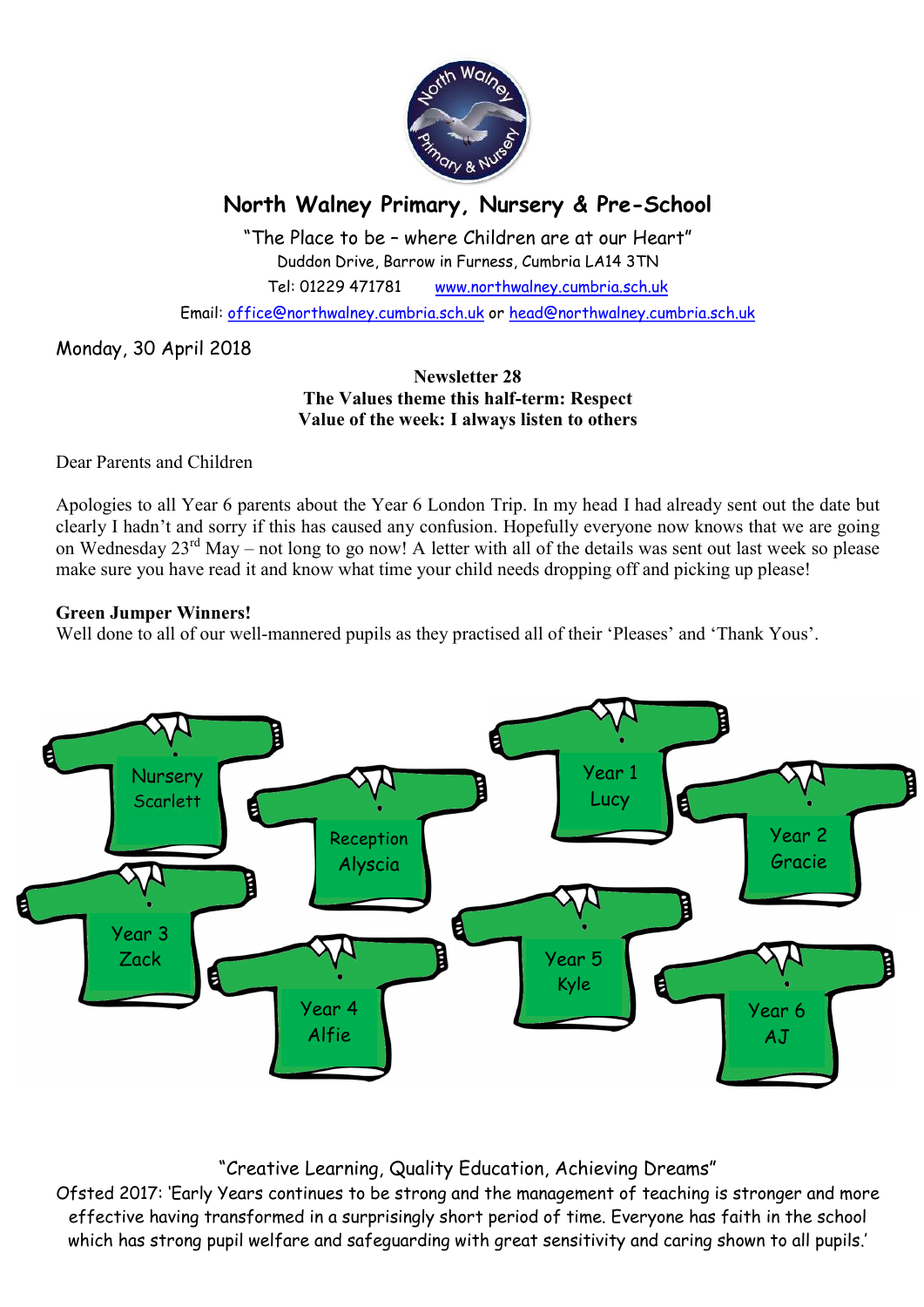# Coniston to Barrow Walk

Less than two weeks to go now and we are still trying to raise as much money for the school as possible. If you know of any businesses who would like to sponsor us, or any relatives, or if you would like to sponsor the team then please either log on to https://keswick2barrow.co.uk/walkerdonation and you can search for any of the team (full list below). Or you can send your sponsor money in to school in an envelope and we will add it to our total. Any help you can give is greatly appreciated as we want to raise as much as we can for our fab school. Full list of our walking team:



Carron Joyce Chris Mountford Cora Hambleton Fiona Gilmour Jean Thornton Jenny Earley Kay Malone Kimberley Eccles Michelle Scott-McCullough Nicola Bland Paul Slater Susie Hunt Tina Holywell Thank you!

#### Year 5 were Stars at Walney

Well done to all of the Year 5s who had a fabulous time at Walney and were congratulated on their marvellous attitude and wonderful behaviour. Not only is it great for them to experience the high school, but it is great to be able to be involved with the high school more and more. Thank you for inviting us – and thank you children for being simply fantastic!





#### Asthma inhalers

Please remember that if your child requires an inhaler then we need to know about in school and we need one sent in please. Last week, one of the children needed their inhaler but we did not have one in school for them. Please, please make sure your child's records are up to date and show they have asthma – and please then send an inhaler in to school. Thank you.

#### Forms needed to be sent back please!

Please make sure you have signed the Iodine tablet form and the new GDPR forms and sent them back into school. We must have these forms back as soon as possible please.





#### Scholastic Book Magazine

Completed orders and the money needs to be returned to school by  $11<sup>th</sup>$  May. Many thanks to the PTA for organising this for the school as we keep encouraging all of the children to read as much as possible.